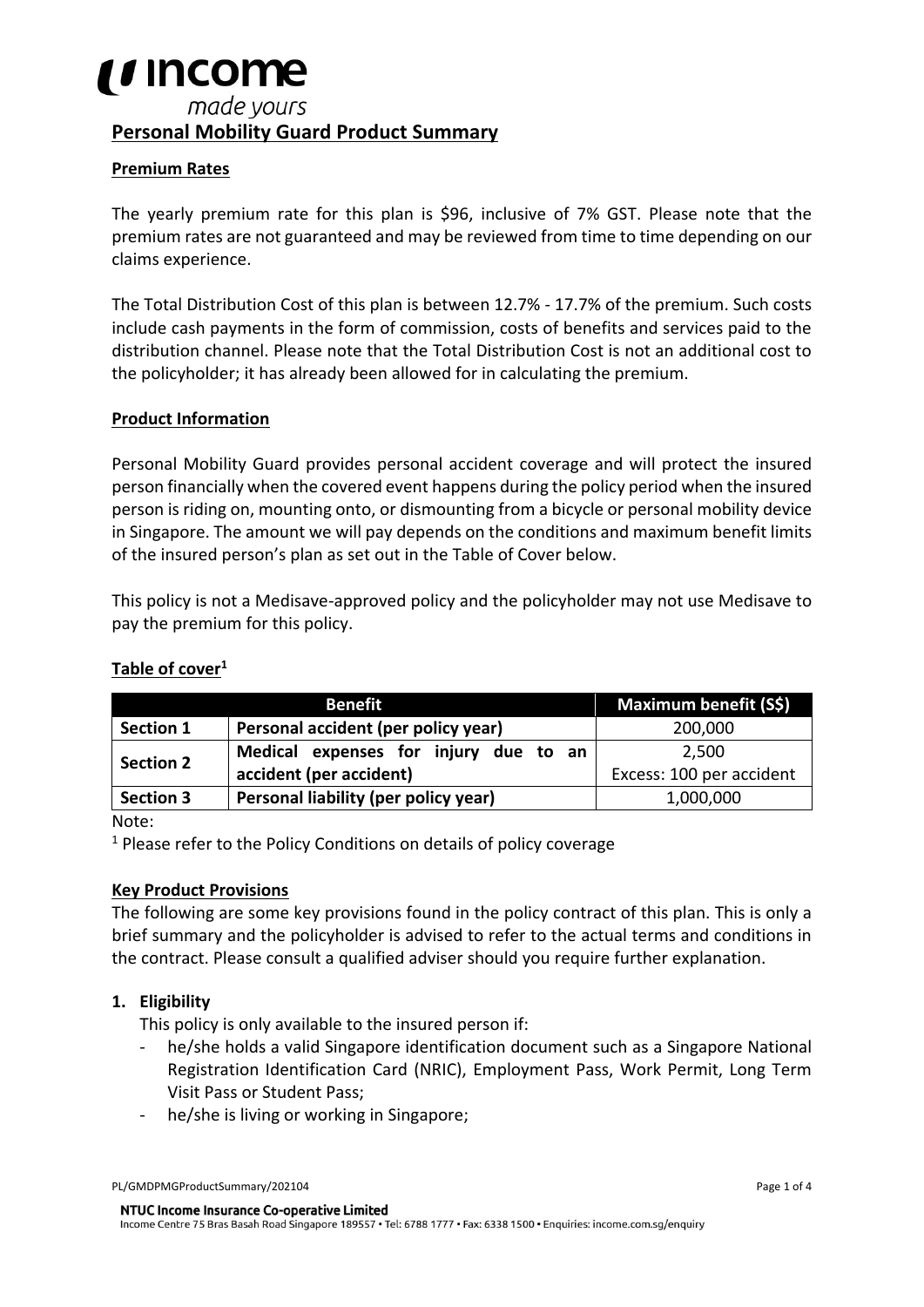# *i i* Income

# made yours

- he/she is between 8 years old and 65 years old (we may continue cover for him/her up to 70 years old and we may apply new terms; depending on our decision and if he/she pays an extra premium); and
- his/her premium has been fully paid.

# **2. Free-Look Period**

We will give the policyholder 14 days from the time he/she receive this policy to decide whether to continue with it. If the policyholder does not want to continue and there is no claim made under this policy, he/she may call or write to us to cancel this policy. The policyholder will get a full refund of the premium paid. We consider that this policy has been delivered (and received) on the same day we email it, or seven days after we post it, whichever is earlier. This condition does not apply to policy renewals.

# **3. Cancellation Clause**

- **a** If we cancel the policy
	- i) We can cancel this policy by giving the policyholder seven days' written notice. We will consider that he/she have received this cancellation notice on the same day if we deliver the notice by hand or, mail at his/her last-known address, or by fax or email at his/her last known fax numbers or email address.
	- ii) We will cancel this policy on the date the premium is due if we do not receive the premium due or we are not successful in taking the premium from the credit card or GIRO account the policyholder has chosen.

If we cancel this policy because the premium has not been paid, an application for a new policy may be made. However, the application will depend on us accepting it based on his/her latest physical or medical conditions where applicable.

- **b** If the policyholder wishes to cancel the policy
	- i) The policyholder may cancel this policy by calling us or writing to us and the cancellation will apply from the date we receive the notice of cancellation.
	- ii) For cancellation after the 14-day free-look period, we will work out the refund premium as follows if no claim has been made under this policy.

| Period of insurance (in days) still left to run | 85% of the   |
|-------------------------------------------------|--------------|
| Original period of insurance of the policy      | premium paid |

- iii) We will not refund any premium if a claim has been made under this policy for the policy year this policy is cancelled.
- iv) We will not refund any premium below \$37.45 (after GST).

If we refund premiums, we will do so by cheque to the policyholder.

### **4. Terms of Renewal**

This is a short-term accident policy and we are not required to renew this policy. We may end this policy by giving the policyholder seven days' notice in writing.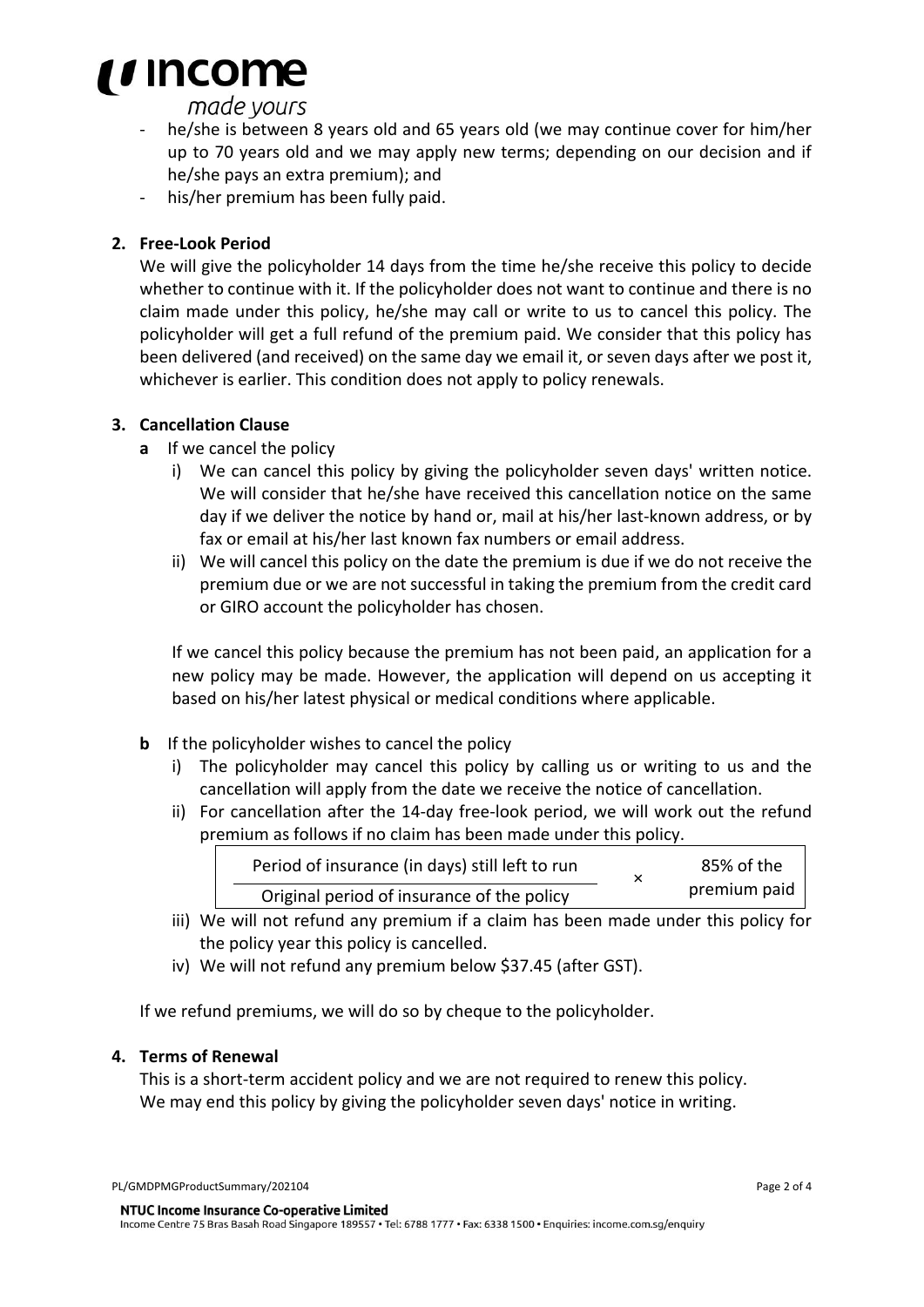

# made yours

If this policy is renewed, we will provide the new terms and conditions (if applicable) for the next policy year before the start date of the next policy year.

If we did not receive any request to cancel the policy, we will collect the premium using the last recurring payment arrangement chosen by the policyholder.

This policy will apply for as long as we can successfully take the premium before the premium due date.

### **5. Non-Guaranteed Premium**

The premium that the policyholder pays for this policy is non-guaranteed and can change.

If we change the premium for this policy, we will write to the policyholder at their last known address or email address, at least 30 days before the change is to take place, to tell the policyholder what the new premium is.

### **6. Claims Conditions**

- **a** The insured person or the policyholder must tell us as soon as possible, and in any case within 30 days, about any event which may give rise to a claim under this policy.
- **b** If all or part of any expenses can be recovered from other sources, we will only pay the amount that cannot be recovered.
- **c** We pay all claims in Singapore dollars. If the insured person suffers a loss which is in a foreign currency, we will convert the amount into Singapore dollars at the exchange rate which we will decide on the date of the loss.
- **d** The insured person or anyone acting for the insured person must not:
	- i) misrepresent or misdescribe any information which may affect our decision to accept the insured person's application;
	- ii) make a claim under this policy knowing the claim to be false or fraudulently exaggerated in any way;
	- iii) make a statement to support a claim knowing the statement to be false in any way;
	- iv) send us a document to support a claim knowing the document to be forged or false in any way; or
	- v) make a claim for any loss or damage caused by the insured person's deliberate act or with the insured person's knowledge.
- **e** The insured person or his/her legal personal representative must supply all information, reports, original invoices and receipts, evidence, medical certificates, documents (such as translation of a foreign-language document into the English language), confirmed by oath if necessary, we may need before we assess the insured person's claim. We may refuse to refund any expense which the insured person cannot provide original receipts or invoices for.

For further information, you can visit or contact Income via any of the following channels:

NTUC Income Insurance Co-operative Limited

Income Centre 75 Bras Basah Road Singapore 189557 · Tel: 6788 1777 · Fax: 6338 1500 · Enquiries: income.com.sg/enquiry